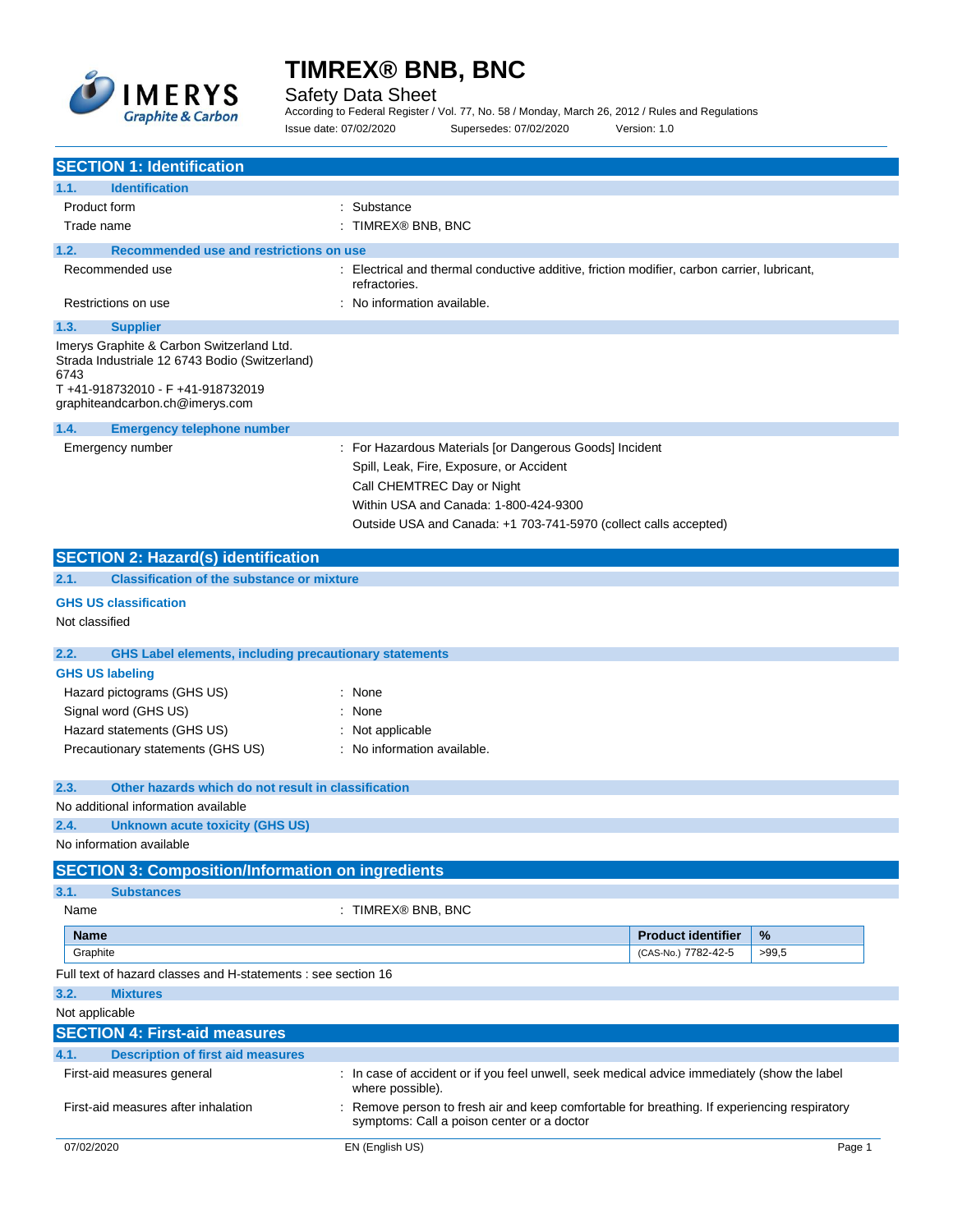## Safety Data Sheet

According to Federal Register / Vol. 77, No. 58 / Monday, March 26, 2012 / Rules and Regulations

| First-aid measures after skin contact                           | : Wash skin with mild soap and water. If irritation persists, consult a doctor.                                                         |
|-----------------------------------------------------------------|-----------------------------------------------------------------------------------------------------------------------------------------|
| First-aid measures after eye contact                            | Remove contact lenses, if present and easy to do. Continue rinsing. If eye irritation persists:<br>Get medical advice/attention.        |
| First-aid measures after ingestion                              | Rinse mouth. Do not induce vomiting. Never give anything by mouth to an unconscious person.<br>If you feel unwell, seek medical advice. |
| 4.2.<br>Most important symptoms and effects (acute and delayed) |                                                                                                                                         |
| Symptoms/effects                                                | No information available.                                                                                                               |
|                                                                 |                                                                                                                                         |

**4.3. Immediate medical attention and special treatment, if necessary**

Treat symptomatically.

|        | <b>SECTION 5: Fire-fighting measures</b>                               |                                                                                                                                                                                                    |
|--------|------------------------------------------------------------------------|----------------------------------------------------------------------------------------------------------------------------------------------------------------------------------------------------|
| 5.1.   | Suitable (and unsuitable) extinguishing media                          |                                                                                                                                                                                                    |
|        | Suitable extinguishing media                                           | : Foam, carbon dioxide, extinguishing powder, water spray jet, sand.                                                                                                                               |
|        | Unsuitable extinguishing media                                         | : High volume water jet.                                                                                                                                                                           |
| 5.2.   | Specific hazards arising from the chemical                             |                                                                                                                                                                                                    |
|        | Reactivity in case of fire                                             | : No information available.                                                                                                                                                                        |
| fire   | Hazardous decomposition products in case of                            | : Toxic fumes may be released, such as carbon monoxide, carbon dioxide.                                                                                                                            |
| 5.3.   | Special protective equipment and precautions for fire-fighters         |                                                                                                                                                                                                    |
|        | Protection during firefighting                                         | : Do not attempt to take action without suitable protective equipment. Self-contained breathing<br>apparatus. Complete protective clothing.                                                        |
|        | <b>SECTION 6: Accidental release measures</b>                          |                                                                                                                                                                                                    |
| 6.1.   | Personal precautions, protective equipment and emergency procedures    |                                                                                                                                                                                                    |
|        | General measures                                                       | Evacuate personnel to a safe area. Keep away from heat, hot surfaces, sparks, open flames<br>and other ignition sources. No smoking. Ensure adequate ventilation, especially in confined<br>areas. |
|        | Personal Precautions, Protective Equipment<br>and Emergency Procedures | : Use personal protective equipment as required.                                                                                                                                                   |
| 6.1.1. | For non-emergency personnel                                            |                                                                                                                                                                                                    |
|        | Protective equipment                                                   | Wear recommended personal protective equipment.                                                                                                                                                    |
|        | <b>Emergency procedures</b>                                            | Avoid contact with skin and eyes. Avoid dust formation. Do not breathe dust. Do not eat, drink<br>or smoke during use. Wash thoroughly after handling.                                             |
| 6.1.2. | For emergency responders                                               |                                                                                                                                                                                                    |
|        | Protective equipment                                                   | Do not attempt to take action without suitable protective equipment. For further information<br>refer to section 8: "Exposure controls/personal protection".                                       |
| 6.2.   | <b>Environmental precautions</b>                                       |                                                                                                                                                                                                    |
|        |                                                                        | Avoid release to the environment. Prevent entry to sewers and public waters. Advise local authorities if considered necessary.                                                                     |
| 6.3.   | Methods and material for containment and cleaning up                   |                                                                                                                                                                                                    |
|        | Methods for cleaning up                                                | : Take up mechanically (sweeping, shoveling) and collect in suitable container for disposal.                                                                                                       |

|  | Dispose of materials or solid residues at an authorized site. |  |
|--|---------------------------------------------------------------|--|
|  |                                                               |  |

**6.4. Reference to other sections**

Other information

| For further information refer to section 13. |
|----------------------------------------------|
|----------------------------------------------|

| <b>SECTION 7: Handling and storage</b>       |                                                                                                                                                                                               |
|----------------------------------------------|-----------------------------------------------------------------------------------------------------------------------------------------------------------------------------------------------|
| <b>Precautions for safe handling</b><br>7.1. |                                                                                                                                                                                               |
| Precautions for safe handling                | Keep away from heat, hot surfaces, sparks, open flames and other ignition sources. No<br>smoking. Take action to prevent static discharges. Use personal protective equipment as<br>required. |
| Hygiene measures                             | Keep away from food, drink and animal feeding stuffs. Avoid contact with skin and eyes. Avoid<br>dust formation. Do not breathe dust.                                                         |
| Local and general ventilation                | Ensure adequate ventilation, especially in confined areas.                                                                                                                                    |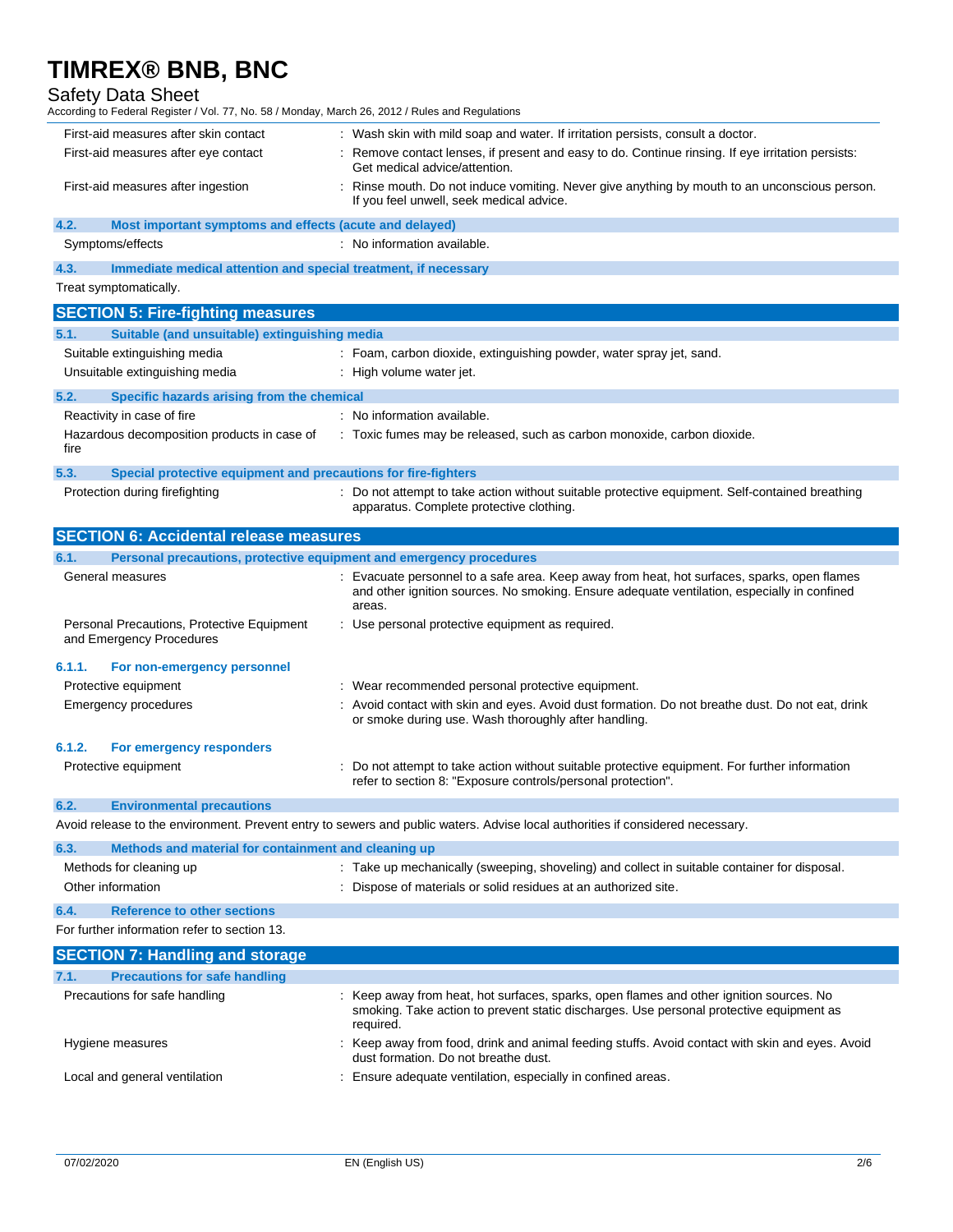## Safety Data Sheet

According to Federal Register / Vol. 77, No. 58 / Monday, March 26, 2012 / Rules and Regulations

| 7.2. | Conditions for safe storage, including any incompatibilities |                                                                                                                                                                                                                    |
|------|--------------------------------------------------------------|--------------------------------------------------------------------------------------------------------------------------------------------------------------------------------------------------------------------|
|      | Storage conditions                                           | Store in a dry, cool and well-ventilated place. Keep container tightly closed. Containers which<br>are opened should be properly resealed and kept upright to prevent leakage. Keep only in<br>original container. |
|      | Storage temperature                                          | No information available.                                                                                                                                                                                          |
|      | Material used in packaging/containers                        | No information available.                                                                                                                                                                                          |
|      | Incompatible materials                                       | Fluorine, chlorine trifluoride.                                                                                                                                                                                    |

## **SECTION 8: Exposure controls/personal protection**

#### **8.1. Control parameters**

| Graphite (7782-42-5)                              |                                                                                                    |  |
|---------------------------------------------------|----------------------------------------------------------------------------------------------------|--|
| <b>USA - ACGIH - Occupational Exposure Limits</b> |                                                                                                    |  |
| ACGIH TWA (mg/m <sup>3</sup> )                    | 2 mg/m <sup>3</sup> (all forms except graphite fibers-respirable particulate matter)               |  |
| <b>USA - OSHA - Occupational Exposure Limits</b>  |                                                                                                    |  |
| OSHA PEL (TWA) (mg/m <sup>3</sup> )               | 15 mg/m <sup>3</sup> (synthetic-total dust)<br>5 mg/m <sup>3</sup> (synthetic-respirable fraction) |  |
| <b>USA - IDLH - Occupational Exposure Limits</b>  |                                                                                                    |  |
| US IDLH $(mq/m3)$                                 | 1250 mg/m <sup>3</sup>                                                                             |  |
| <b>USA - NIOSH - Occupational Exposure Limits</b> |                                                                                                    |  |
| NIOSH REL (TWA) (mg/m <sup>3</sup> )              | 2.5 mg/m <sup>3</sup> (natural-respirable dust)                                                    |  |

### **8.2. Appropriate engineering controls**

Appropriate engineering controls : Remove all sources of ignition. Ensure good ventilation of the work station.

Environmental exposure controls : Avoid release to the environment.

### **8.3. Individual protection measures/Personal protective equipment**

#### **Hand protection:**

Protective gloves (EN 374).

#### **Eye protection:**

Safety glasses with side shields (EN 166).

#### **Skin and body protection:**

Wear suitable protective clothing.

#### **Respiratory protection:**

In case of insufficient ventilation, wear suitable respiratory equipment. FFP2SL (EN 149).

| <b>SECTION 9: Physical and chemical properties</b>            |                            |  |  |
|---------------------------------------------------------------|----------------------------|--|--|
| Information on basic physical and chemical properties<br>9.1. |                            |  |  |
| Physical state                                                | : Solid                    |  |  |
| Appearance                                                    | : Powder.                  |  |  |
| Color                                                         | $\therefore$ Grey to black |  |  |
| Odor                                                          | : Odorless                 |  |  |
| Odor threshold                                                | : No data available        |  |  |
| рH                                                            | : No data available        |  |  |
| Melting point                                                 | : > 3000 °C (OECD 102)     |  |  |
| Freezing point                                                | : No data available        |  |  |
| Boiling point                                                 | : No data available        |  |  |
| Flash point                                                   | : No data available        |  |  |
| Relative evaporation rate (butyl acetate=1)                   | : No data available        |  |  |
| Flammability (solid, gas)                                     | $:$ Non flammable.         |  |  |
| Vapor pressure                                                | : No data available        |  |  |
| Relative vapor density at 20 °C                               | : No data available        |  |  |
|                                                               |                            |  |  |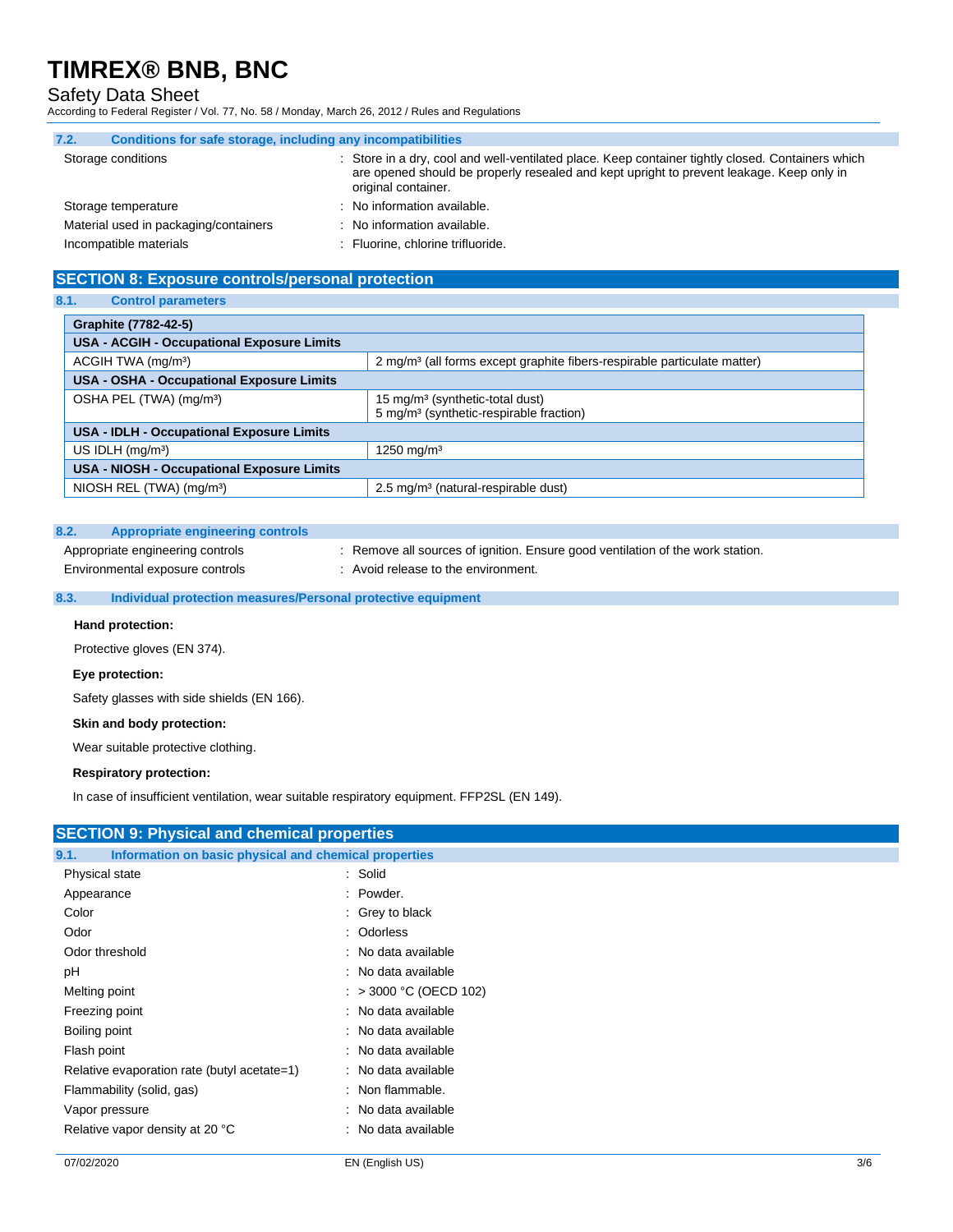### Safety Data Sheet

According to Federal Register / Vol. 77, No. 58 / Monday, March 26, 2012 / Rules and Regulations

| Relative density                                | $\therefore$ Ca. 2.2 (DIN 51901) |
|-------------------------------------------------|----------------------------------|
| Solubility                                      | : $< 0.001$ g/L                  |
| Partition coefficient n-octanol/water (Log Pow) | : No data available              |
| Auto-ignition temperature                       | $:$ > 500 °C                     |
| Decomposition temperature                       | : No data available              |
| Viscosity, kinematic                            | : No data available              |
| Viscosity, dynamic                              | : No data available              |
| <b>Explosion limits</b>                         | : No data available              |
| <b>Explosive properties</b>                     | : No data available              |
| Oxidizing properties                            | : No data available              |
| 9.2.<br><b>Other information</b>                |                                  |

## No additional information available

# **SECTION 10: Stability and reactivity**

# **10.1. Reactivity**

The product is non-reactive under normal conditions of use, storage and transport.

#### **10.2. Chemical stability**

Stable under normal conditions.

# **10.3. Possibility of hazardous reactions**

No dangerous reactions known under normal conditions of use.

#### **10.4. Conditions to avoid**

None under recommended storage and handling conditions (see section 7).

#### **10.5. Incompatible materials**

Fluorine, chlorine trifluoride.

#### **10.6. Hazardous decomposition products**

Under normal conditions of storage and use, hazardous decomposition products should not be produced.

| <b>SECTION 11: Toxicological information</b>  |                                                                                                                            |     |
|-----------------------------------------------|----------------------------------------------------------------------------------------------------------------------------|-----|
| Information on toxicological effects<br>11.1. |                                                                                                                            |     |
| Acute toxicity (oral)                         | : Not classified                                                                                                           |     |
| Acute toxicity (dermal)                       | : Not classified                                                                                                           |     |
| Acute toxicity (inhalation)                   | : Not classified                                                                                                           |     |
| Graphite (7782-42-5)                          |                                                                                                                            |     |
| LD50 oral rat                                 | > 2000 mg/kg bodyweight (OECD 423, CSR)                                                                                    |     |
| LD50 inhalation rat                           | > 2000 mg/L/4 h (Dust, OECD 403, CSR)                                                                                      |     |
| Skin corrosion/irritation                     | : Non-irritant (Rabbit, OECD 404, CSR)                                                                                     |     |
| Serious eye damage/irritation                 | : Non-irritant (Rabbit, OECD 405, CSR)                                                                                     |     |
| Respiratory or skin sensitization             | Respiratory tract:                                                                                                         |     |
|                                               | Non-sensitizing. Based on available data, the classification criteria are not met. (Mouse, OECD<br>429, CSR)               |     |
|                                               | Skin:                                                                                                                      |     |
|                                               | Non-sensitizing. Based on available data, the classification criteria are not met. (Mouse, OECD<br>429, CSR)               |     |
| Germ cell mutagenicity                        | Based on available data, the classification criteria are not met. (Bacterial Reverse Mutation<br>Test, OECD 471, CSR)      |     |
|                                               | Based on available data, the classification criteria are not met. (Mammalian cell gene mutation<br>assay, OECD 476, CSR)   |     |
|                                               | Based on available data, the classification criteria are not met. (Mammalian chromosome<br>aberration test, OECD 473, CSR) |     |
| Carcinogenicity                               | : Based on available data, the classification criteria are not met. (Waiving, CSR)                                         |     |
| Reproductive toxicity                         | : Based on available data, the classification criteria are not met. (OECD 422, CSR)                                        |     |
| STOT-single exposure                          | : Not classified                                                                                                           |     |
| 07/02/2020                                    | EN (English US)                                                                                                            | 4/6 |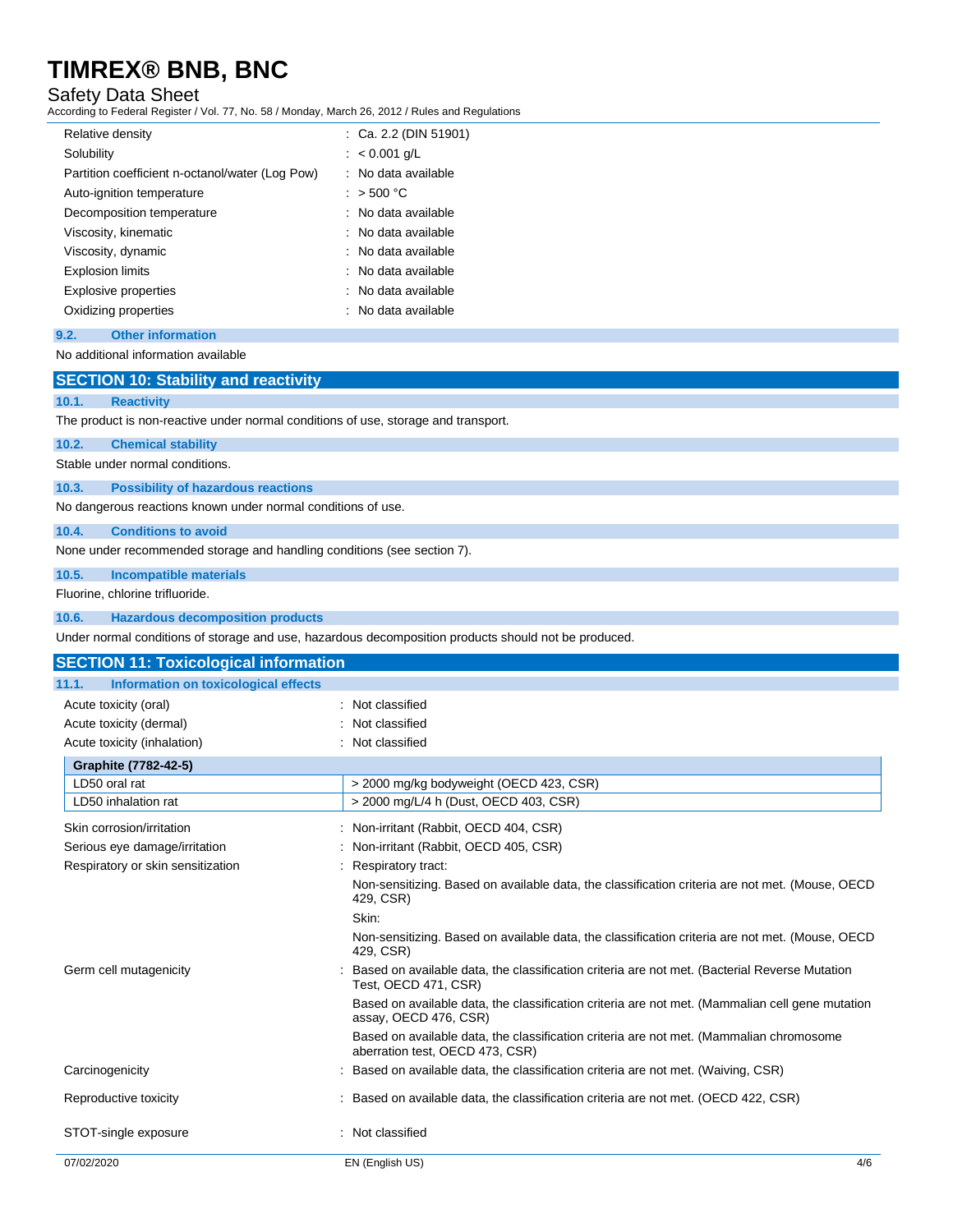## Safety Data Sheet

According to Federal Register / Vol. 77, No. 58 / Monday, March 26, 2012 / Rules and Regulations

| STOT-repeated exposure | : Oral: NOAEL = $813 \text{ mg/kg}$ Based on available data, the classification criteria are not met. (Rat,<br><b>OECD 422, CSR)</b><br>Inhalational: NOAEL = $12 \text{ mg/m}^3$ Based on available data, the classification criteria are not met.<br>(Rat. OECD 412, CSR) |
|------------------------|-----------------------------------------------------------------------------------------------------------------------------------------------------------------------------------------------------------------------------------------------------------------------------|
| Aspiration hazard      | : Not classified                                                                                                                                                                                                                                                            |
| Viscosity, kinematic   | : No data available                                                                                                                                                                                                                                                         |

| <b>SECTION 12: Ecological information</b>     |                                                                                                                           |
|-----------------------------------------------|---------------------------------------------------------------------------------------------------------------------------|
| 12.1.<br><b>Toxicity</b>                      |                                                                                                                           |
| Ecology - general                             | : The product is not considered harmful to aquatic organisms or to cause long-term adverse<br>effects in the environment. |
| Graphite (7782-42-5)                          |                                                                                                                           |
| LC50 fish 1                                   | > 100 mg/L/96 h (Danio rerio, OECD 203, CSR)                                                                              |
| EC50 Daphnia 1                                | > 100 mg/L/48 h (Daphnia magna, OECD 202, CSR)                                                                            |
| EC50 algae 1                                  | > 100 mg/L/72 h (Pseudokirchneriella subcapitata, OECD 201, CSR)                                                          |
|                                               |                                                                                                                           |
| 12.2.<br><b>Persistence and degradability</b> |                                                                                                                           |
| No additional information available           |                                                                                                                           |

### **12.3. Bioaccumulative potential**

No additional information available

#### **12.4. Mobility in soil**

No additional information available

#### **12.5. Other adverse effects**

No additional information available

| <b>SECTION 13: Disposal considerations</b>                                |                                                                                             |  |
|---------------------------------------------------------------------------|---------------------------------------------------------------------------------------------|--|
| <b>Disposal methods</b><br>13.1.                                          |                                                                                             |  |
| Waste treatment methods                                                   | Dispose of contents/container in accordance with licensed collector's sorting instructions. |  |
| Product/Packaging disposal recommendations                                | Dispose of contents/container in accordance with licensed collector's sorting instructions. |  |
| <b>SECTION 14: Transport information</b>                                  |                                                                                             |  |
| <b>Department of Transportation (DOT)</b>                                 |                                                                                             |  |
| In accordance with DOT                                                    |                                                                                             |  |
| Not regulated                                                             |                                                                                             |  |
| <b>Transportation of Dangerous Goods</b>                                  |                                                                                             |  |
| Not regulated                                                             |                                                                                             |  |
| <b>Transport by sea</b>                                                   |                                                                                             |  |
| Not regulated                                                             |                                                                                             |  |
| <b>Air transport</b>                                                      |                                                                                             |  |
| Not regulated                                                             |                                                                                             |  |
| <b>SECTION 15: Regulatory information</b>                                 |                                                                                             |  |
| 15.1. US Federal regulations                                              |                                                                                             |  |
| Graphite (7782-42-5)                                                      |                                                                                             |  |
| Listed on the United States TSCA (Toxic Substances Control Act) inventory |                                                                                             |  |
|                                                                           |                                                                                             |  |